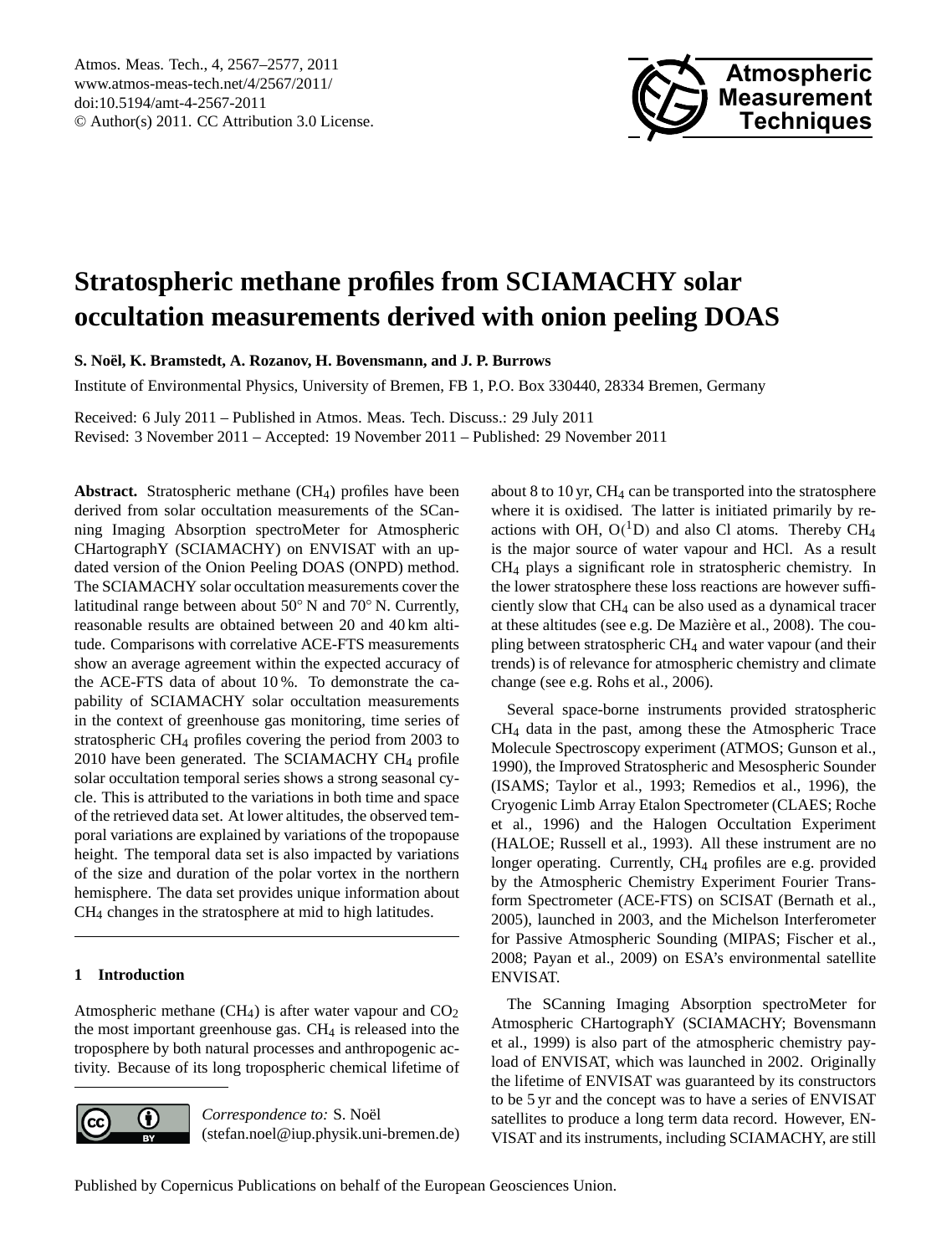operational. An extension of the ENVISAT mission to at least 2014 and hopefully beyond is planned.

SCIAMACHY makes measurements of the electromagnetic radiation leaving the top of the atmosphere in nadir, limb and both solar and lunar viewing geometries. Appropriate mathematical inversion of these data yields the amounts and distributions of atmospheric trace gases, cloud and aerosol parameters.

In this manuscript the retrievals of  $CH<sub>4</sub>$  from solar occultation measurements, which are performed every orbit at Northern latitudes between about 50◦ and 70◦ , are described and analysed. Although these measurements are limited in latitude range the signal-to-noise ratio of the occul-tation measurements is high (see e.g. Noël et al., [1998\)](#page-10-6) and they are less sensitive to calibration issues, yielding high precision retrieved data products. The long duration of SCIA-MACHY of already now more than 9 yr provides a unique set of decadal data about the atmospheric composition at mid to high latitudes in the Northern Hemisphere.

In this manuscript results from a new retrieval method, used to derive stratospheric profiles of methane  $(CH<sub>4</sub>)$  from SCIAMACHY solar occultation measurements, are presented. The retrieval method is based on a combination of an onion peeling approach (see e.g. [Russell and Drayson,](#page-10-7) [1972\)](#page-10-7) with a weighting function DOAS (Differential Optical Absorption Spectroscopy) fit (see e.g. [Coldewey-Egbers](#page-9-5) [et al.,](#page-9-5) [2005\)](#page-9-5). This is an extension of the Onion Peeling DOAS (ONPD) method which has already been successfully applied to water vapour (Noël et al., [2010\)](#page-10-8). The main differences of the present method compared to the method described in Noël et al. [\(2010\)](#page-10-8) are the use of weighting functions instead of optical depths and the different (a-posteriori) saturation correction (as described in the following sections). A discussion on the advantages and disadvantages of the ONPD method in comparison to other strategies like optimal estimation is given in Noël et al.  $(2010)$ .

Here, we present first retrieval results for stratospheric CH<sup>4</sup> profiles from SCIAMACHY and compare them with correlative data from ACE-FTS. Furthermore, time series of stratospheric methane profiles (based on 8 yr of SCIA-MACHY solar occultation data) are presented, showing the capability of SCIAMACHY solar occultation measurements in the context of greenhouse gas monitoring.

The manuscript is structured as follows: in Sect. [2](#page-1-0) the retrieval method is described. Section [3](#page-7-0) contains the results of the comparison with ACE-FTS. An analysis of SCIA-MACHY stratospheric CH<sup>4</sup> time series for the time interval August 2002 to December 2010 is given in Sect. [4.](#page-7-1) The results are then summarised in the conclusions (Sect. [5\)](#page-9-6).

## <span id="page-1-0"></span>**2 Retrieval method**

#### **2.1 General approach**

The Onion Peeling DOAS (ONPD) algorithm is based on a weighting function DOAS (Differential Optical Absorption Spectroscopy) fitting approach (see e.g. [Coldewey-Egbers](#page-9-5) [et al.,](#page-9-5) [2005\)](#page-9-5) which is combined with an onion peeling approach (see e.g. [Russell and Drayson,](#page-10-7) [1972\)](#page-10-7).

For the onion peeling the atmosphere is divided into layers. The retrieval starts at the top layer and then propagates downwards, taking into account the results of the upper layers. Weighting functions are used to describe the change of the measured signal as a function of the absorber amount (or other atmospheric parameters, like temperature) in each layer.

Let  $c_{i,k}$  be the atmospheric parameter associated to the absorption features (e.g. the number density of absorber  $k$ ) in atmospheric layer i. With  $I_i$  we denote the measured radiance in solar occultation for an instrument looking at tangent altitude  $j$ .  $I_0$  is the corresponding radiance at a high reference altitude where atmospheric absorption can be neglected. In the present case,  $I_0$  is taken from a measurement at about 200 km tangent altitude. By analogy to the weighting function DOAS approach, the logarithm of the solar transmittance  $I_i / I_0$  is then given by:

$$
\ln\left(\frac{I_j}{I_0}\right) = P_j + \ln\left(\frac{I_{j,\text{ref}}}{I_{0,\text{ref}}}\right) + \sum_{k=1}^{N_{\text{abs}}} \sum_{i=j}^{N_{\text{layer}}} \alpha_{i,j,k} \ a_{i,k} \tag{1}
$$

The quantities  $I_{i,\text{ref}}$  and  $I_{0,\text{ref}}$  are the corresponding radiances for the same tangent altitudes calculated for a reference scenario (i.e. for a reference set of parameters  $c_{i,k,\text{ref}}$ ) with a radiative transfer program (SCIATRAN V2.2 in transmission mode; [Rozanov et al.,](#page-10-9) [2005\)](#page-10-9).

The quantity  $\alpha_{i,j,k}$  describes the change of the (logarithmic) transmittance when changing the atmospheric parameter k (evaluated at  $c_{i,k,\text{ref}}$ ):

$$
\alpha_{ij,k} := \frac{\partial \ln(I_j/I_0)}{\partial c_{i,k}} \bigg|_{c_{i,k,\text{ref}}}
$$
\n(2)

The  $\alpha_{i,j,k}$  are therefore equivalent to relative weighting functions. They are determined by radiative transfer calculations with SCIATRAN 2.2. A main advantage of the weighting function DOAS method is, that dependencies on pressure and temperature can be handled in a similar way as for absorbers, i.e. via corresponding weighting functions. Therefore,  $c$  may in principle be any parameter, which influences the measured (or simulated) radiance, e.g. a number density of an atmospheric constituent, pressure or temperature.

 $a_{i,k}$  is a scalar factor which is defined as the relative change of  $c_{i,k}$ , i.e.:

<span id="page-1-1"></span>
$$
a_{i,k} := \frac{\Delta c_{i,k}}{c_{i,k,\text{ref}}} = \frac{c_{i,k} - c_{i,k,\text{ref}}}{c_{i,k,\text{ref}}}
$$
(3)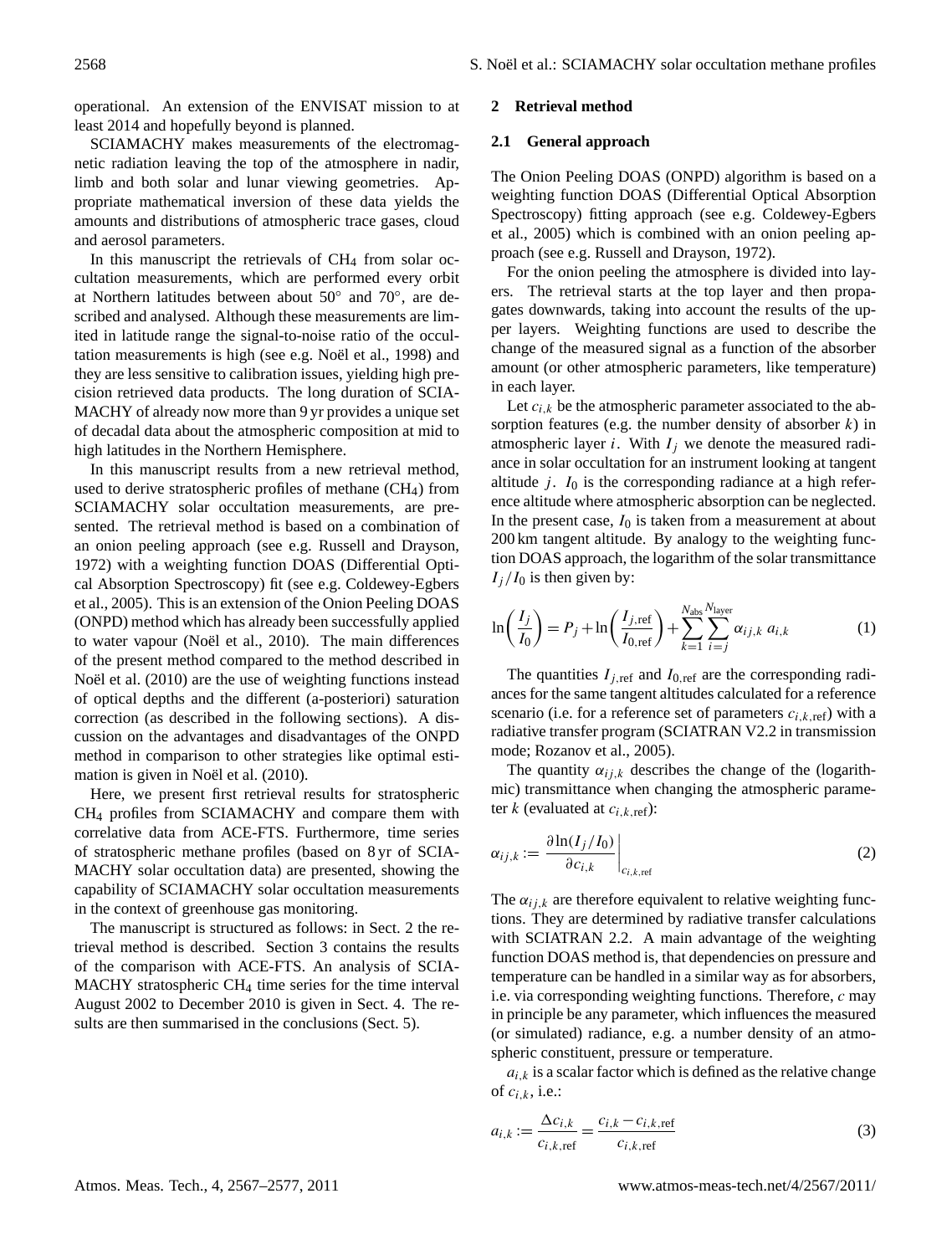$P_i$  is a low-order polynomial by which – as it is typical for DOAS methods – differences between simulated and real broadband absorption features are handled. For solar occultation measurements at the wavelength of the CH<sub>4</sub> absorption the signal is dominated by the transmitted solar radiance; scattering processes can be neglected to a first approximation. Therefore the polynomial here mainly compensates uncertainties in the radiometric calibration.

The retrieval starts at the top of the atmosphere ( $j = N<sub>layer</sub>$ ) and then propagates downwards. For each tangent altitude the coefficients of  $P_i$  and the corresponding  $a_{i,k}$  are determined via a non-linear least squares fit. Furthermore, a (wavelength independent) spectral shift is fitted to account for uncertainties in the spectral calibration. Note that for each atmospheric parameter k only one  $a_{j,k}$  needs to be determined in one step as the values for altitudes  $i > j$  have been determined before.

Finally, the atmospheric parameter  $c_{j,k}$  (e.g. the number density of the absorber  $k$  at altitude  $j$ ) is then given by (see Eq. [3\)](#page-1-1):

$$
c_{j,k} = (1 + a_{j,k}) c_{j,k,\text{ref}}
$$
\n
$$
(4)
$$

As mentioned above,  $c_{i,k,\text{ref}}$  is the reference value for  $c_{i,k}$ as used in the radiative transfer calculations from which the simulated transmissions  $I_{j,\text{ref}}/I_{0,\text{ref}}$  as well as the  $\alpha$ 's have been determined.

With the ONPD method it is in principle possible to derive profiles for all kind of atmospheric constituents, which can be handled by the radiative transfer model, provided sufficient information on these constituents is contained in the measured spectra. The actual constituents which need to be considered depend on the selected fit window. In case of methane retrieval, a fit window of 1559–1671 nm has been selected, and the considered quantities are  $CH_4$  and  $CO_2$  concentrations and temperature.

#### **2.2 Radiative transfer data base**

The ONPD method uses a pre-calculated data base of reference transmission spectra ( $I_{j,\text{ref}}/I_{0,\text{ref}}$ ), and weighting functions  $(\alpha_{i,j,k})$ . These quantities are determined using the SCI-ATRAN radiative transfer model for fixed atmospheric conditions, considering also refraction effects. In the present case, pressure and temperature profiles have been (arbitrarily) taken from ECMWF (European Centre for Medium Range Weather Forecasts) data for 26 July 2005, 00:00 UTC,  $51°$  N,  $-49.5°$  E. For CO<sub>2</sub> a constant volume mixing ratio (VMR) of  $380$  ppmv has been assumed. The CH<sub>4</sub> profile is taken from the 1976 US standard atmosphere. The actual choice of these reference conditions is of minor importance for the retrieval results, as deviations between real and simulated conditions are handled by the weighting functions. The underlying assumption, however, is a linear relationship between absorber amount and measured absorption features, i.e. it is assumed that the weighting functions do not depend on the actual absorber amount. In a first order approximation this is true, but especially for strong line absorbers like  $CO<sub>2</sub>$ and CH<sup>4</sup> non-linearities play a (lower order) role. These are handled by additional corrections applied after the retrieval, as explained below.

The reference radiance spectra  $I_{0,\text{ref}}$  and  $I_{\text{ref}}$  have been calculated based on spectrally high resolved simulated SCIA-TRAN transmissions and a solar reference spectrum determined from an empirical solar line list provided by G. Toon, NASA JPL. The ratio  $I_{j,\text{ref}}/I_{0,\text{ref}}$  is determined after convolution of the radiance spectra.

The high-resolution spectral radiances are convolved with the SCIAMACHY spectral response function (or slit function), which is assumed to be a Gaussian with full width at half maximum (FWHM) of 1.15 nm. This FWHM has been determined as a best fit value for the occultation retrieval, i.e. it is the FWHM, which results in the smallest errors of the fitted parameters. Note that the derived FWHM is smaller than the FWHM used in e.g. nadir retrievals (which is about 1.3 nm); this is because the solar occultation measurements are performed with a smaller aperture, which alters the slit function.

#### **2.3 Application to SCIAMACHY methane retrieval**

The altitude grid used in the retrieval extends from 0 to 50 km in 1 km steps. The retrieval is performed for all altitudes starting at 50 km until 15 km, but for methane useful results are only achieved between 20 and 40 km due to tropospheric effects at lower altitudes and too much noise at higher altitudes. An extension of the retrieval to lower altitudes will be subject to further studies.

SCIAMACHY performs solar occultation measurements by regular scans over the solar disk while following the rising sun. Note that due to the orbital motion of the satellite SCIAMACHY sees a sunrise, but the local time at the tangent point corresponds to sunset. One upward or downward scan takes 2 s. The integration time for the SCIAMACHY measurements depends on wavelength. In the  $CH<sub>4</sub>$  fit window 16 readouts are taken during one scan, pointing at different regions of the sun. A subset of these SCIAMACHY data has been selected for the retrieval, namely only upward scans and four readouts close to the solar centre. This results in a typical vertical sampling of about 3 km. The transmission is computed for tangent altitudes below 60 km by division of the spectrum obtained at a certain tangent height to a corresponding spectrum measured at around 200 km tangent height, considering matching relative positions on the sun. Dead/bad detector pixels have been removed using a manually determined mask. To avoid impacts on CH<sup>4</sup> time series the same dead/bad pixel mask has been used for all data.

Before the retrieval the (logarithms of the) transmissions measured by SCIAMACHY are (linearly) interpolated to the retrieval grid; this interpolation is required by the onion peeling method.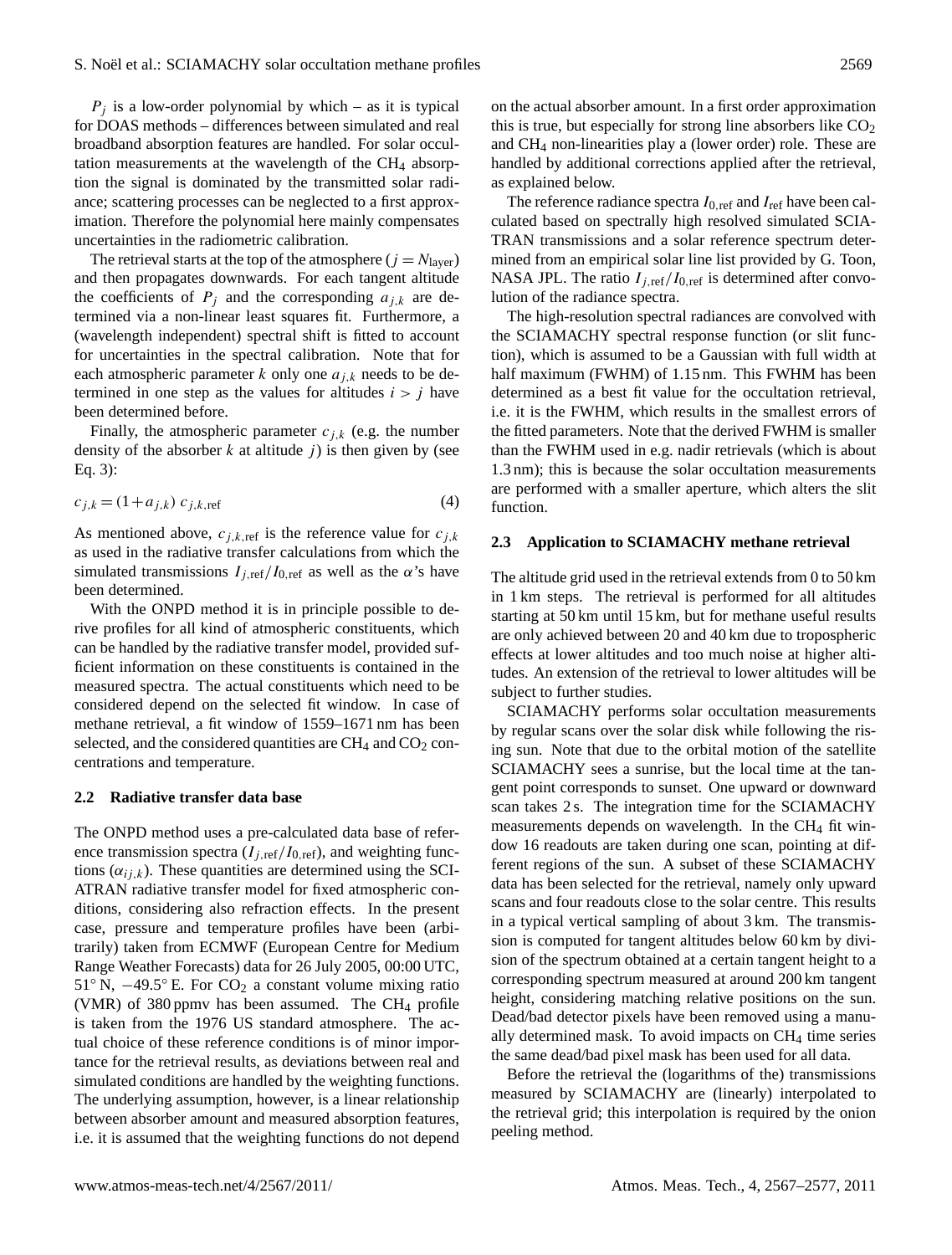

<span id="page-3-0"></span>Fig. 1. Example for a CH<sub>4</sub> fit. **(a)** Measured and fitted spectra at 25 km tangent altitude (top) and resulting residual (bottom). **(b)** Derived number density profile: uncorrected (red) and after all corrections (green); blue: corresponding ACE-FTS profile. **(c)** Corresponding CH4 VMR profiles.

Figure [1](#page-3-0) shows in sub-panel (a) an example for a  $CH<sub>4</sub>$  fit at 25 km and the corresponding residual. The two strong absorption features below about  $1620 \text{ nm}$  are due to  $CO<sub>2</sub>$ absorption whereas the structures above 1620 nm are dominated by  $CH_4$  absorption with some underlying  $CO_2$ . The two CO<sup>2</sup> absorption features below 1620 nm are also fitted and have been mainly included to constrain the underlying  $CO<sub>2</sub>$  absorption in the spectral range of the CH<sub>4</sub> absorption. This results in a reduced error of the retrieved CH<sub>4</sub> concentrations. As can be seen, the agreement between measurement and fit is quite well; maximum residuals are about 0.3 % at this altitude. Note that between 20 and 40 km the resulting residuals are very similar; they increase a bit towards lower altitudes but are still of comparable magnitude.

After the retrieval, some additional corrections are applied which are described in Sect. [2.4.](#page-3-1) Sub-panel (b) of Fig. [1](#page-3-0) shows an example for a  $CH_4$  number density profile derived directly from the fit (red curve) and the corresponding profile after application of all corrections including vertical smoothing (green curve). For illustration, a profile derived from collocated ACE-FTS measurements is also plotted (blue curve); for this purpose the original ACE-FTS VMRs have been converted to number densities using pressure and temperature data also provided by ACE-FTS.

Finally, VMRs are derived from retrieved SCIAMACHY CH<sup>4</sup> number densities using pressure and temperature information obtained from collocated ECMWF data. In future retrievals pressure and temperature information could also be obtained directly from SCIAMACHY retrievals, e.g. by using observations of  $O_2$ . The resulting profiles for the example case are shown in sub-panel (c) of Fig. [1,](#page-3-0) together with a corresponding collocated ACE-FTS VMR profile.

As can be seen, SCIAMACHY CH<sup>4</sup> VMRs are somewhat higher than the ACE-FTS data between about 30 km and 37 km and lower above and below. This is in general confirmed by an extended comparison involving a larger set of collocated data which is described in Sect. [3](#page-7-0) below.

For the results presented in this paper only retrieved CH<sup>4</sup> VMRs with an absolute error (derived from the fit residuals as described in Sect. [2.5\)](#page-5-0) smaller than 1 ppmv between 20 and 40 km are considered. This criterium is used to identify and remove data resulting from poor fits. However, only two profiles of more than 33 000 for the whole time interval until end of 2010 considered here are affected by this.

# <span id="page-3-1"></span>**2.4 Corrections**

#### **2.4.1 Vertical smoothing**

The original radiative transfer calculations for the reference data base as well as the retrieval are performed on a 1 km altitude grid. However, the vertical resolution of the measurements is limited by the vertical size of the SCIAMACHY field of view (0.045°, corresponding to about 2.6 km at the tangent point). Furthermore, the vertical atmospheric range seen by SCIAMACHY during one readout is extended by the vertical scan over the sun (covering about 2.4 km) and the movement of the rising sun (about 0.4 km during one readout). During upward scan, all these contributions add up to a total vertical range of about 4.1 km covered by one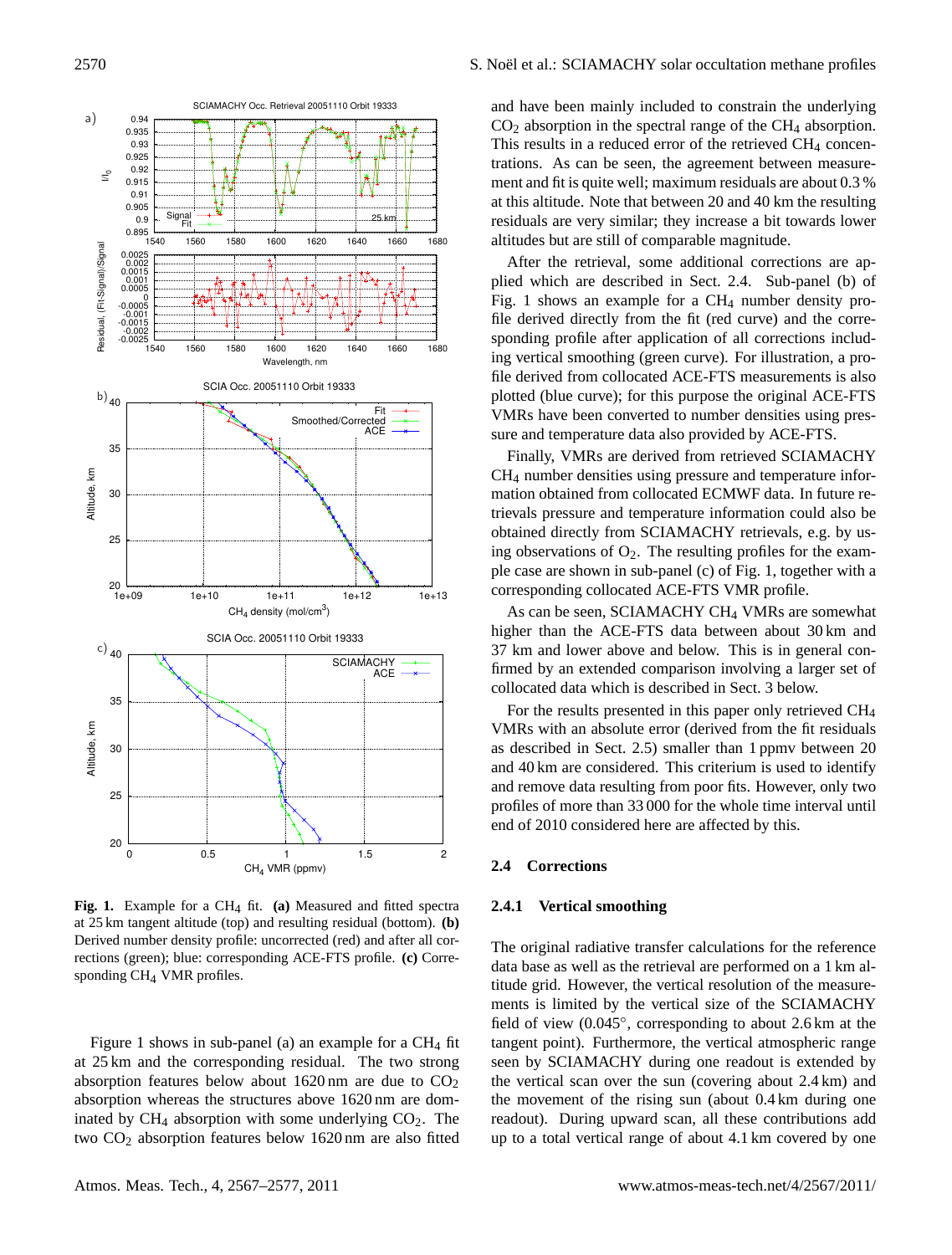

<span id="page-4-1"></span>**Fig. 2.** (a) Saturation correction for CH<sub>4</sub> as function of altitude and (smoothed) CH<sub>4</sub> concentration. **(b)** Saturation correction for  $CO<sub>2</sub>$ as function of altitude and (smoothed)  $CO_2$  concentration. **(c)**  $CO_2$ correction factor for  $CH_4$  as function of altitude and (saturation corrected)  $CO<sub>2</sub>$  concentration.

 $SCIAMACHY$  measurement<sup>[1](#page-4-0)</sup>. To consider this, the retrieved profiles are vertically smoothed using a boxcar of width 4.1 km. This accounts for the limited vertical resolution of the measurement and also removes artificial oscillations in the profiles introduced by the retrieval.

#### **2.4.2 Saturation correction**

Absorption features of  $CH_4$  and  $CO_2$  (and also water vapour) are highly structured. The spectral resolution of the SCIA-MACHY instrument is not sufficient to resolve the strongly varying individual absorption lines in the region around 1.6 µm. The measured signal is a convolution of saturated and non-saturated lines. This results in a non-linear relationship between absorber amount and absorption depth (usually referred to as saturation effect). This means that the weighting function depends on the linearisation point, i.e. the absorber concentration.

Furthermore, as mentioned in the previous subsection, the vertical resolution of the SCIAMACHY measurements (about 4.1 km) is lower than the retrieval grid size (1 km). This is not considered in the radiative transfer calculations used to determine the weighting functions and reference spectra.

To account for these effects, a correction is applied which depends on tangent altitude and the (retrieved) absorber density. This correction is called here "saturation correction", although it in facts corrects for more than just saturation effects.

The saturation correction is determined by application of the retrieval to a set of simulated data for different absorber amounts, realised by scaling the input profiles of the corresponding absorber for the radiative transfer calculations by a given (altitude independent) factor. In the present case 12 scaling factors between 10 % and 300 % have been used to cover the spatial and temporal variability of  $CH<sub>4</sub>$  number densities. Furthermore, the simulated input spectra are sampled to the (in this fit window) typical SCIAMACHY spectral sampling of about 0.8 nm and vertically smoothed by a 4.1 km boxcar to account for the limited vertical resolution.

The functional dependence between the retrieved and the true CH<sup>4</sup> density is derived for each altitude. Examples for five altitudes are shown in sub-panel (a) of Fig. [2.](#page-4-1) The correction is then performed by interpolation of the 'true' number density to the retrieved CH<sup>4</sup> number density (after smoothing) at a given altitude.

As can be seen from Fig. [2a](#page-4-1), the correction is typically larger at lower altitudes and small for  $CH<sub>4</sub>$  densities close to the reference density. However, for  $CH_4$  number densities deviating larger than about  $\pm 50\%$  from the reference the effect increases and would typically result in an under-estimation of the retrieved concentrations, if not corrected for.

# **2.4.3 CO<sup>2</sup> correction**

Unfortunately, the saturation correction for  $CH<sub>4</sub>$  is not only a function of the  $CH_4$  concentrations only, but also depends slightly on the  $CO<sub>2</sub>$  number density. Although the CO<sup>2</sup> VMRs are rather constant in both time and altitude as

<span id="page-4-0"></span><sup>&</sup>lt;sup>1</sup>Note that due to the scan only half of the field of view size contributes to this number.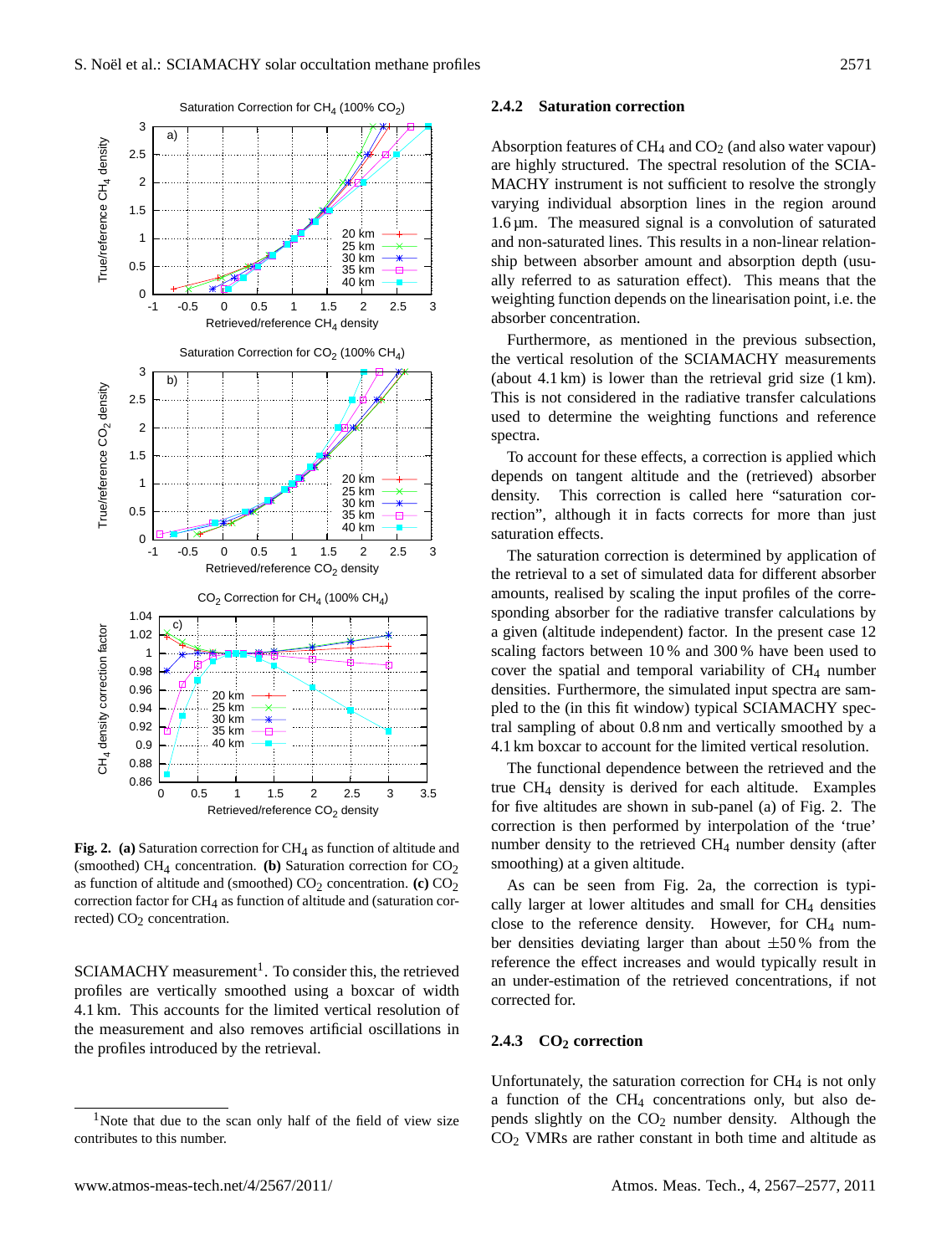

<span id="page-5-1"></span>**Fig. 3.** Comparison of retrieved SCIAMACHY methane profiles (ONPD V3.3.6) with ACE-FTS data (V2.2). **(a)** Mean absolute difference (red) and its standard deviation (blue); mean absolute error of SCIAMACHY data (green). **(b)** Mean relative difference (red) and its standard deviation (blue); mean relative error of SCIAMACHY data (green). **(c)** Mean profiles (red: SCIAMACHY, blue: ACE-FTS, green: average of both). **(d)** Correlation between SCIAMACHY and ACE-FTS data.

compared to that of  $CH_4$ , the  $CO_2$  number densities vary with temperature and pressure and thus with season.

Overall, an additional  $CO<sub>2</sub>$  correction is required for CH<sub>4</sub>. The  $CO<sub>2</sub>$  correction is a multiplicative factor which depends on tangent altitude and the retrieved  $CO<sub>2</sub>$  density. It is determined in a similar way as the  $CH<sub>4</sub>$  saturation correction by application of the retrieval to a set of simulated data, but now with constant  $(100\%)$  CH<sub>4</sub> but varying (scaled) CO<sub>2</sub> profiles. The  $CO<sub>2</sub>$  correction factor is defined as the ratio of the true to the retrieved CH<sup>4</sup> number density. Note that the impact of variable  $CH_4$  on the retrieved  $CO_2$  is very low, usually much less than  $1-2\%$ , which is uncritical for the  $CO<sub>2</sub>$  correction.

The  $CO<sub>2</sub>$  correction is applied to the (saturation corrected)  $CH<sub>4</sub>$  profiles and depends on altitude and the retrieved  $CO<sub>2</sub>$ number density. Therefore it is also necessary to compute a saturation correction for  $CO<sub>2</sub>$ . This is done in a similar way as for  $CH_4$ , using the scaled  $CO_2$  profiles mentioned above. The result is shown in sub-panel (b) of Fig. [2.](#page-4-1) The shape of the derived  $CO<sub>2</sub>$  saturation correction is very similar to the  $CH<sub>4</sub>$  case. However, for  $CO<sub>2</sub>$  the corrections are typically larger at higher altitudes.

The derived  $CO<sub>2</sub>$  correction (Fig. [2c](#page-4-1)) is based on the same set of scaling factors as used for  $CH<sub>4</sub>$ ; actual  $CO<sub>2</sub>$  correction factors are then obtained by interpolation to the retrieved (saturation corrected)  $CO<sub>2</sub>$  number density. However, for the spatial and temporal range covered by the SCIAMACHY solar occultation measurements the derived variability of the  $CO<sub>2</sub>$  number densities is much smaller than for  $CH<sub>4</sub>$  (only about 50%). Therefore, the actually required  $CO<sub>2</sub>$  correction factor is usually only a few percent.

## <span id="page-5-0"></span>**2.5 Errors of the SCIAMACHY methane product**

The error estimated for the SCIAMACHY methane concentrations as used in the present paper is essentially determined from the root mean square (RMS) of the fit residuals divided by the corresponding weighting function (which converts the spectral error into a trace gas error). As mentioned above, the fit residual – and therefore also the RMS – is rather constant with altitude, but the weighting functions significantly decrease with altitude. As a consequence, the estimated errors typically increase with altitude. It is expected that the additional corrections applied to the data after the retrieval (as described in Sect. [2.4\)](#page-3-1) reduce the error on the data product.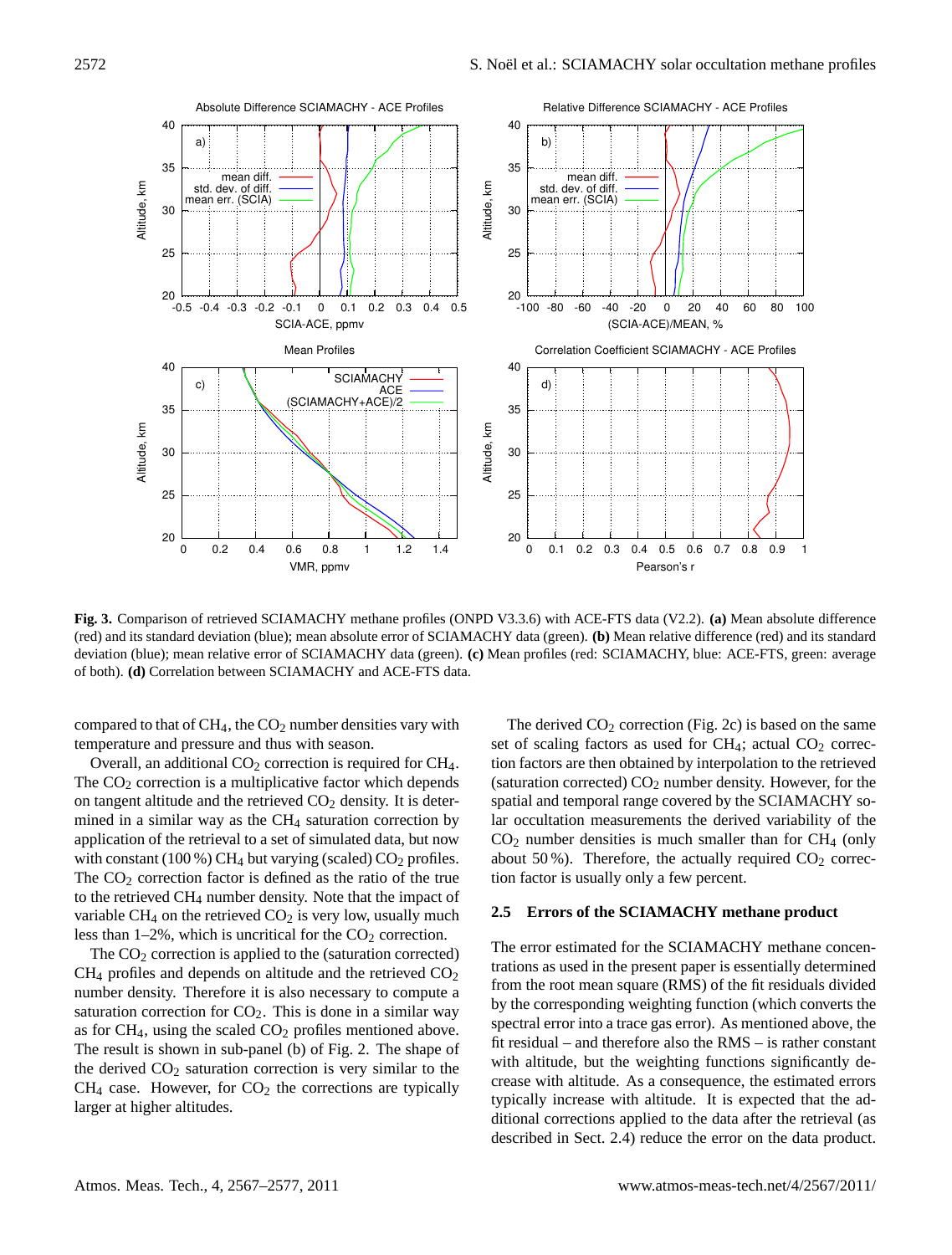

<span id="page-6-0"></span>**Fig. 4.** Time series of daily averaged CH4 profiles August 2002 – December 2010. **(a)** Retrieved number densities. **(b)** Volume mixing ratios (VMRs) derived from combination with ECMWF pressure and temperature data. In both sub-figures the latitudinal range covered by the SCIAMACHY measurements is indicated on the top. The black curve on the bottom shows the average tropopause height, derived from collocated ECMWF data. The vertical grey bars mask out periods of reduced SCIAMACHY data quality (e.g. due to instrument switch-offs or decontamination periods).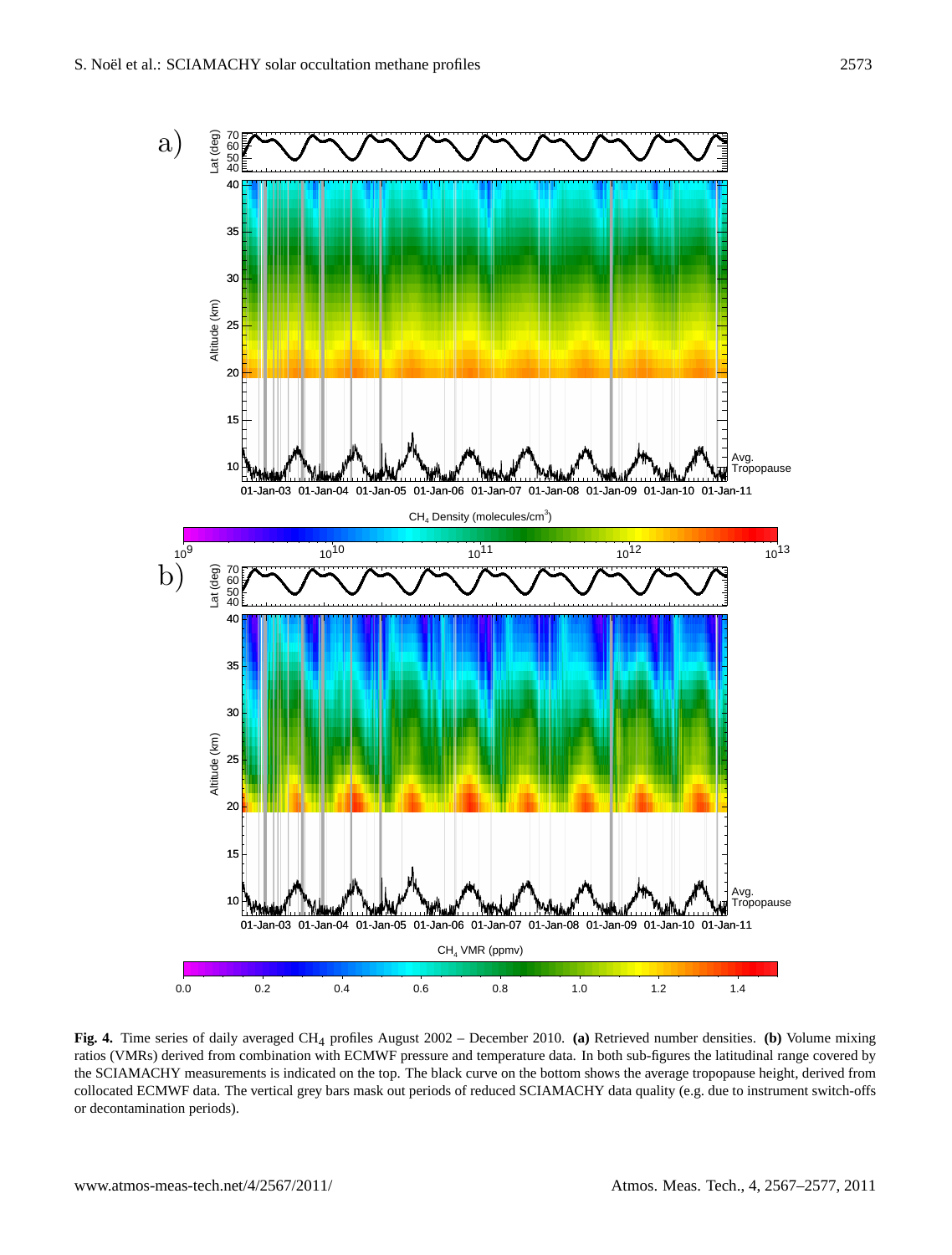However, the impact of these corrections on the errors is difficult to be quantified. For example, the smoothing procedure changes the vertical resolution of the data, and therefore also the weighting functions. On the other hand, the vertical sampling of the original measurements is only about 3 km, whereas the retrieval is performed on a 1 km grid using interpolated measurements. The estimation of the impact of the additional saturation correction and  $CO<sub>2</sub>$  correction is even more difficult, as these also affect potential systematic errors. Therefore, the a-posteriori corrections have explicitly not been considered in the error estimates, which results in an over-estimation of the estimated error. A discussion of other potential systematic error sources (e.g. spectroscopy or pointing uncertainties) can be found in Noël et al.  $(2010)$ .

# <span id="page-7-0"></span>**3 Preliminary validation**

The retrieved CH<sup>4</sup> profiles have been compared with collocated CH<sup>4</sup> profiles derived from the Atmospheric Chemistry Experiment Fourier Transform Spectrometer (ACE-FTS). ACE-FTS is the main payload of the Canadian SCISAT satellite [\(Bernath et al.,](#page-9-2) [2005\)](#page-9-2), launched in August 2003. The ACE-FTS instrument performs solar occultation measurements in the infrared wavelength range  $(2.2 \text{ to } 13.3 \text{ µm})$ . It provides altitude profiles for temperature, pressure and VMRs of various atmospheric molecules, including CH<sup>4</sup> as a key species.

In this manuscript we compare with ACE-FTS CH $_4$  data V2.2. These data have been intensively validated by various comparisons with ground-based, balloon-borne and satellite-based measurements (see De Mazière et al., [2008\)](#page-9-0), resulting in an estimated accuracy of the  $CH<sub>4</sub>$  profiles within about 10 % in the upper troposphere and lower stratosphere and within 25 % in the middle and higher stratosphere and the lower thermosphere. Recently, an updated ACE-FTS data set (V3) has been made available, but no validation results have been published yet; therefore we currently restrict our analysis to the V2.2 data.

About 900 collocations between SCIAMACHY and ACE-FTS are found assuming a maximum tangent point distance of 500 km and measurements at the same day during local sunset. For these collocations the following statistical quantities are determined:

- **–** The mean and standard deviation of the difference between SCIAMACHY and ACE-FTS VMRs, in VMR units (shown in Fig. [3a](#page-5-1)).
- **–** The estimated mean error of the SCIAMACHY VMRs, i.e. the averaged error (as described in Sect. [2.5\)](#page-5-0) of the single profiles (green line in Fig. [3a](#page-5-1)).
- **–** The mean SCIAMACHY and ACE-FTS profiles for the set of collocated data and their difference (see Fig. [3c](#page-5-1)).
- **–** The mean relative deviations between SCIAMACHY and ACE-FTS and the corresponding standard deviations (Fig. [3b](#page-5-1), red and blue lines). These have been obtained by dividing the absolute values from Fig. [3a](#page-5-1) by the arithmetic mean of the average SCIAMACHY and ACE-FTS profiles given in Fig. [3c](#page-5-1).
- **–** The estimated mean relative error of the SCIAMACHY VMRs (green line in Fig. [3b](#page-5-1)), obtained by dividing the absolute errors by the average SCIAMACHY profile. This error can be interpreted as a typical error of a single SCIAMACHY CH<sub>4</sub> profile.
- **–** The correlation coefficient (Pearson's r) between the SCIAMACHY and the ACE-FTS data, which is shown in Fig. [3d](#page-5-1).

As shown in Fig. [3,](#page-5-1) SCIAMACHY and ACE-FTS CH<sup>4</sup> VMRs agree within about  $\pm 10\%$ , which is in line with the expected accuracy of the ACE-FTS V2.2 data product of about 10 %. Below about 28 km SCIAMACHY VMRs are typically lower than the corresponding ACE-FTS values (up to 0.1 ppmv below 25 km); between 28 and 35 km SCIA-MACHY VMRs are larger that ACE-FTS VMRs; above they agree very well. The estimated mean error of the SCIA-MACHY CH<sub>4</sub> profiles lies between 10 and 20% below 30 km and strongly increases for higher altitudes, reaching more than 100 % at 40 km. The agreement with ACE-FTS at these altitudes is however still good. This is probably because the given SCIAMACHY errors are under-estimated, as described in Sect. [2.5.](#page-5-0)

The correlation between the SCIAMACHY and ACE-FTS CH<sup>4</sup> VMRs is always larger than 0.8; between 30 and 35 km it reaches  $0.95$ . This indicates that CH<sub>4</sub> variations seen by ACE-FTS are also seen by SCIAMACHY.

# <span id="page-7-1"></span>**4 Time series**

Up to now, the ONPD method has been applied to all SCIA-MACHY solar occultation measurements from August 2002 until end of 2010. Up to 13 CH<sup>4</sup> profiles are obtained per day at almost the same latitude but different longitudes. Based on these data, daily averages are computed which are shown in Fig. [4a](#page-6-0) for number densities and Fig. [4b](#page-6-0) for VMRs. Because of the different longitudes covered during one day these are in fact also zonal averages. Data from times of reduced instrument performance, like instrument switch-offs or decontaminations (marked by grey vertical bars in Fig. [4\)](#page-6-0), have not been included in these averages.

Because of the sun-fixed ENVISAT orbit there is a oneto-one relationship between the latitude of the tangent point and time, as can be seen from the top parts of each sub-panel. Furthermore, also the tropopause height (calculated from collocated ECMWF data and shown as a black line in the lower part of the sub-figures) varies as function of time and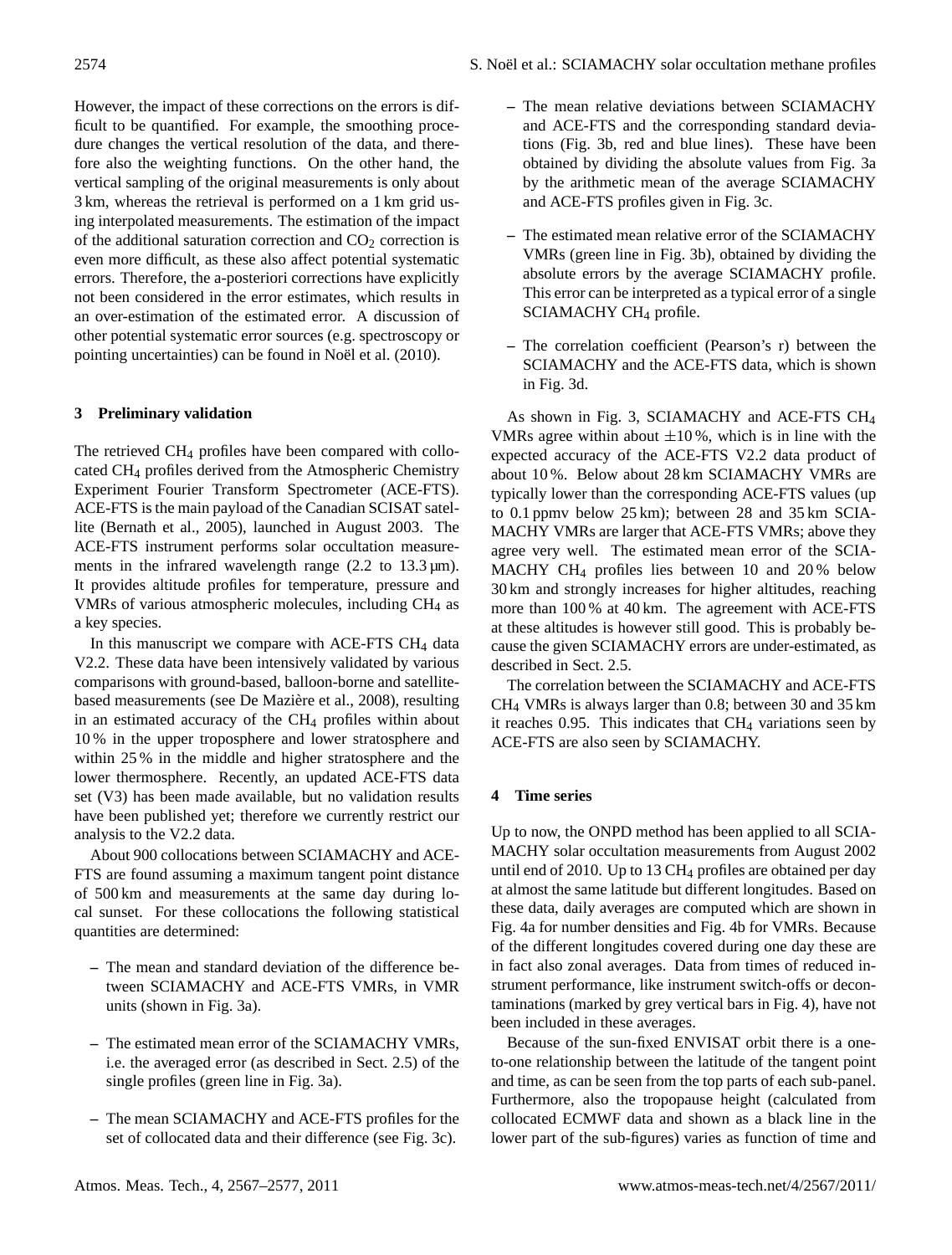

<span id="page-8-0"></span>**Fig. 5.** Time series of SCIAMACHY CH4 VMRs (August 2002 to December 2010) at different altitudes based on daily average data.

latitude. This systematic coupling of observational time and space complicates the interpretation of the SCIAMACHY solar occultation time series.

The variation of the number densities and also VMRs with time seems rather smooth. There is a distinct seasonal variation visible in the CH<sup>4</sup> time series. This variation occurs at all altitudes, but is most pronounced at lower altitudes with maximum VMRs occurring in summer (about 1.4 ppmv at 20 km) and minimum VMRs in winter (about 1.0 ppmv at 20 km), following roughly the variation of the tropopause height.

The shape of the seasonal signal in the  $CH<sub>4</sub>$  time series varies with altitude, as can be seen from Fig. [5,](#page-8-0) showing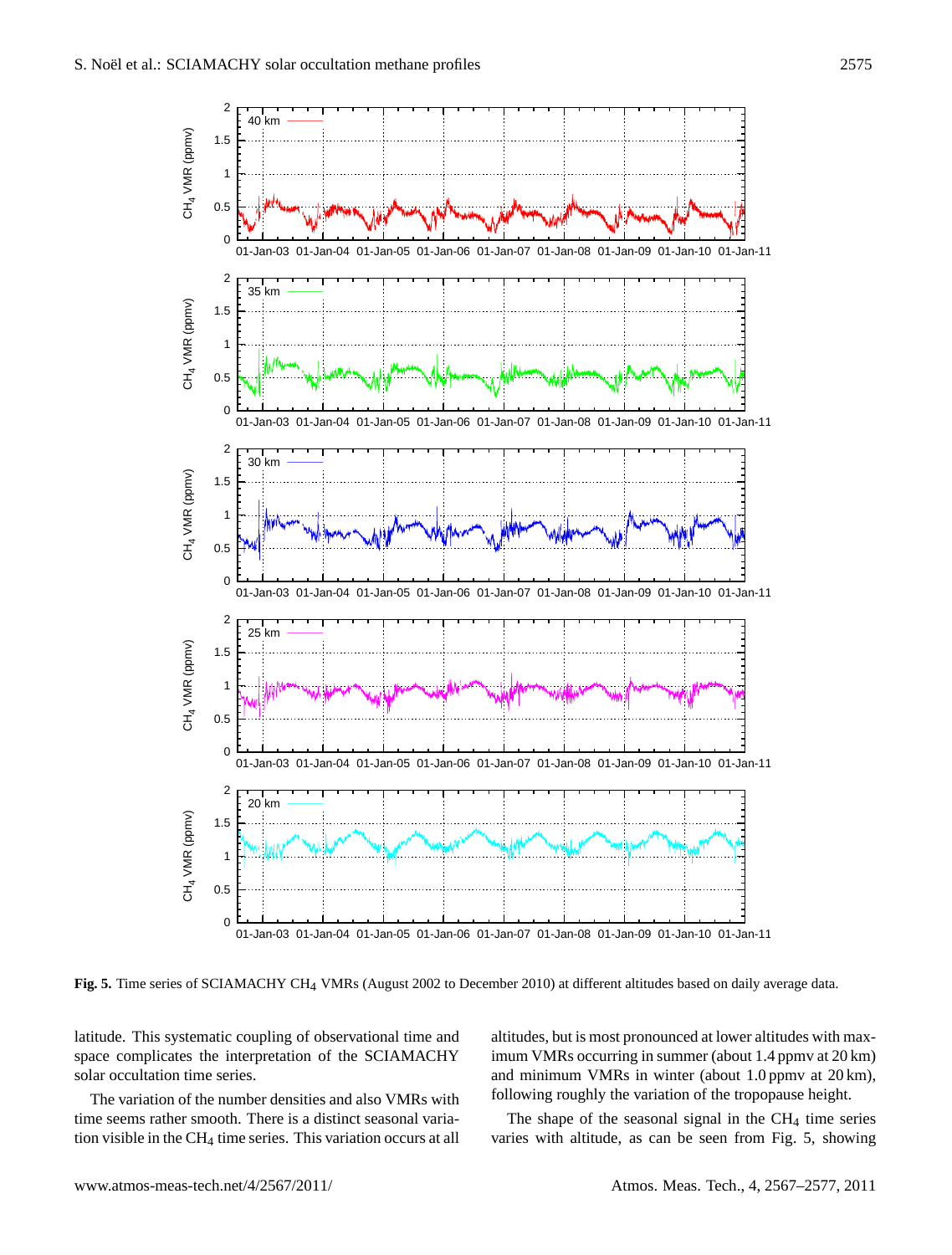series for 20, 25, 30, 35 and 40 km extracted from the daily average VMR data set given in Fig. [4b](#page-6-0). Whereas the seasonal variation at lower altitudes have mainly a sinusoidal shape, very similar to the tropopause height variations, the time series at higher altitudes (where tropospheric influence is reduced) become more complex. Fig. [5](#page-8-0) also shows that there is a significant day-to-day variation, especially in winter (and thus at high latitudes), which can not be that easily identified from the contour plots of Fig. [4.](#page-6-0) These short term variations are related to the occurrence of the polar vortex. CH<sup>4</sup> concentrations inside the polar vortex are generally lower than outside the vortex, which is attributed to the downward transport of stratospheric air inside the vortex (see e.g. [Nassar et al.,](#page-10-10) [2005\)](#page-10-10). In winter, the daily mean SCIA-MACHY VMRs therefore depend strongly on the extent of the (usually asymmetric) polar vortex. Especially, on some days (e.g. 11 December 2002, 2 December 2003, 22 November 2005, 18 February 2007) sharp peaks are visible in the data. At these days only very few measurements were available (only 3–4 profiles), and these happen to be outside the vortex, which is why the average concentration is higher than the typical daily average in winter which usually contains data from both inside and outside the vortex.

# <span id="page-9-6"></span>**5 Conclusions**

First stratospheric CH<sub>4</sub> profiles derived with an updated version of the Onion Peeling DOAS (ONPD) algorithm (current data product version 3.3.6) from SCIAMACHY solar occultation data look very promising. Reasonable results are obtained between 20 and 40 km altitude, but the mean errors of the SCIAMACHY CH<sup>4</sup> product are still considerably high (10–20 % below 30 km and strongly increasing above). However, these errors are based solely on fit residuals and considered to be upper estimates. An extension of the retrieval to lower altitudes is desired but needs further investigation.

Comparisons of the SCIAMACHY CH<sub>4</sub> profiles with ACE-FTS V2.2 data show a good correlation. SCIAMACHY and ACE-FTS VMRs agree typically within 10 %. This is in line with the expected accuracy of the ACE-FTS methane data.

Due to the observational geometry the SCIAMACHY CH<sup>4</sup> profiles are restricted to a latitudinal range between about 50<sup>°</sup> N and 70<sup>°</sup> N. Furthermore, there is a direct coupling between time and place of a measurement, which results in a pronounced seasonal cycle in the derived time series. This seasonal signal varies with altitude; tropospheric influence is visible at lower altitudes, i.e. the seasonality observed in the lower altitudes is mainly influenced by the seasonality of the tropopause height. Furthermore, there is an underlying shorttime variation which is especially strong in winter at higher latitudes, indicating an impact of the polar vortex.

*Acknowledgements.* SCIAMACHY is a national contribution to the ESA ENVISAT project, funded by Germany, The Netherlands, and Belgium. SCIAMACHY data have been provided by ESA. The Atmospheric Chemistry Experiment (ACE), also known as SCISAT, is a Canadian-led mission mainly supported by the Canadian Space Agency and the Natural Sciences and Engineering Research Council of Canada. We thank the European Centre for Medium Range Weather Forecasts (ECMWF) for providing us with analysed meteorological fields. We thank Geoffrey Toon of the NASA Jet Propulsion Laboratory for providing the empirical solar line list used in this work. This work has been funded by DLR Space Agency (Germany), the ESA GHG-cci and by the University of Bremen.

Edited by: J.-P. Pommereau

#### **References**

- <span id="page-9-2"></span>Bernath, P. F., McElroy, C. T., Abrams, M. C., Boone, C. D., Butler, M., Camy-Peyret, C., Carleer, M., Clerbaux, C., Coheur, P.-F., Colin, R., DeCola, P., DeMaziere, M., Drummond, J. R., ` Dufour, D., Evans, W. F. J., Fast, H., Fussen, D., Gilbert, K., Jennings, D. E., Llewellyn, E. J., Lowe, R. P., Mahieu, E., Mc-Connell, J. C., McHugh, M., McLeod, S. D., Michaud, R., Midwinter, C., Nassar, R., Nichitiu, F., Nowlan, C., Rinsland, C. P., Rochon, Y. J., Rowlands, N., Semeniuk, K., Simon, P., Skelton, R., Sloan, J. J., Soucy, M.-A., Strong, K., Tremblay, P., Turnbull, D., Walker, K. A., Walkty, I., Wardle, D. A., Wehrle, V., Zander, R., and Zou, J.: Atmospheric Chemistry Experiment (ACE): Mission overview, Geophys. Res. Lett., 32, L15S01, [doi:10.1029/2005GL022386,](http://dx.doi.org/10.1029/2005GL022386) 2005.
- <span id="page-9-4"></span>Bovensmann, H., Burrows, J. P., Buchwitz, M., Frerick, J., Noël, S., Rozanov, V. V., Chance, K. V., and Goede, A. H. P.: SCIA-MACHY – Mission Objectives and Measurement Modes, J. Atmos. Sci., 56, 127–150, 1999.
- <span id="page-9-5"></span>Coldewey-Egbers, M., Weber, M., Lamsal, L. N., de Beek, R., Buchwitz, M., and Burrows, J. P.: Total ozone retrieval from GOME UV spectral data using the weighting function DOAS approach, Atmos. Chem. Phys., 5, 1015–1025, [doi:10.5194/acp-](http://dx.doi.org/10.5194/acp-5-1015-2005)[5-1015-2005,](http://dx.doi.org/10.5194/acp-5-1015-2005) 2005.
- <span id="page-9-0"></span>De Mazière, M., Vigouroux, C., Bernath, P. F., Baron, P., Blumenstock, T., Boone, C., Brogniez, C., Catoire, V., Coffey, M., Duchatelet, P., Griffith, D., Hannigan, J., Kasai, Y., Kramer, I., Jones, N., Mahieu, E., Manney, G. L., Piccolo, C., Randall, C., Robert, C., Senten, C., Strong, K., Taylor, J., Tétard, C., Walker, K. A., and Wood, S.: Validation of ACE-FTS v2.2 methane profiles from the upper troposphere to the lower mesosphere, Atmos. Chem. Phys., 8, 2421–2435, [doi:10.5194/acp-8-2421-2008,](http://dx.doi.org/10.5194/acp-8-2421-2008) 2008.
- <span id="page-9-3"></span>Fischer, H., Birk, M., Blom, C., Carli, B., Carlotti, M., von Clarmann, T., Delbouille, L., Dudhia, A., Ehhalt, D., Endemann, M., Flaud, J. M., Gessner, R., Kleinert, A., Koopman, R., Langen, J., López-Puertas, M., Mosner, P., Nett, H., Oelhaf, H., Perron, G., Remedios, J., Ridolfi, M., Stiller, G., and Zander, R.: MIPAS: an instrument for atmospheric and climate research, Atmos. Chem. Phys., 8, 2151–2188, [doi:10.5194/acp-8-2151-2008,](http://dx.doi.org/10.5194/acp-8-2151-2008) 2008.
- <span id="page-9-1"></span>Gunson, M. R., Farmer, C. B., Norton, R. H., Zander, R., Rinsland, C. P., Shaw, J. H., and Gao, B.-C.: Measurements of  $CH_4$ ,  $N_2O$ , CO,  $H<sub>2</sub>O$ , and  $O<sub>3</sub>$  in the Middle Atmosphere by the Atmospheric